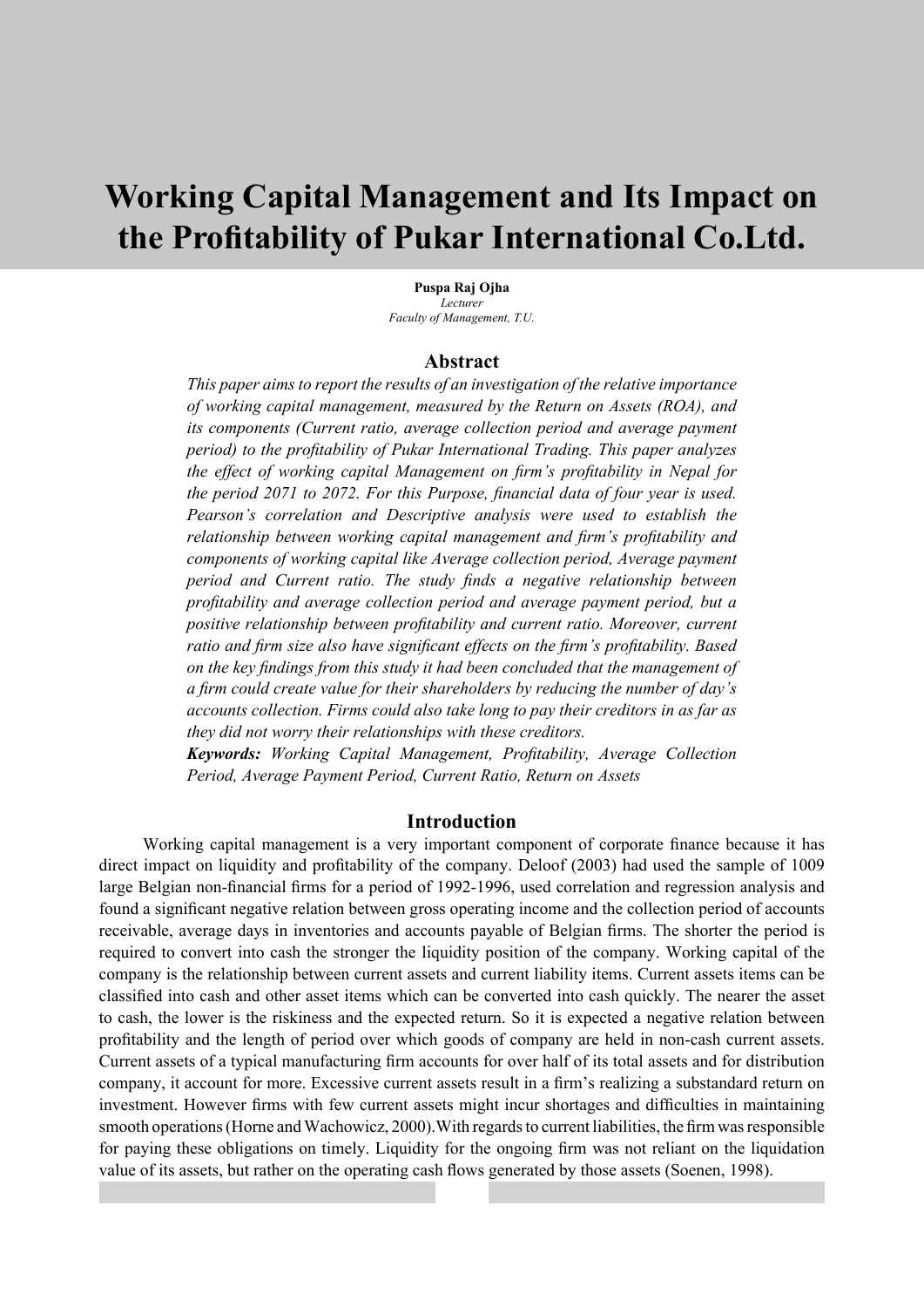The ultimate aim of any company is to maximize the profit. But maintaining liquidity of the firm is also an important objective. Increasing profits at the cost of liquidity can bring serious problems to firms so there must be a tradeoff between liquidity and profitability objectives. If profit is not care we won't be able to survive for longer period. On the other hand, if we do not care liquidity, firm may face the problem of insolvency. For this working capital management should be given proper consideration which affect the profitability of the company. Management of short term assets and liabilities deserved the careful analysis since the working capital management had important effect on the firm's profitability as well as its risk (Smith, 1980).

It is necessary to understand the meaning of current assets and current liabilities for learning the meaning of working capital. The current assets had the short life span. These types of assets were engaged in current operation of the business and normally used for short term operations of the firm during the accounting period The financial structure of companies had changed because of the crisis, and companies had been forced to prepare for costly external financing. Financial institutions had improved their conditions, and inflexible companies were struggling to survive (Kargar, & Blumenthal, 1994). Financial flexibility had become crucial for all companies regardless of their size and company structure. Denis (2011) had explained financial flexibility as the ability to react to unexpected changes in cash flow or investment opportunities with the value-maximizing approach. These were all important to a company adjusting to the new business environment caused by the economic downturn.

The concept of working capital management addresses companies managing of their short term capital and the goal of the management of working capital to promote the satisfying liquidity, profitability and shareholders value. Working capital management was important because of its effects on the firm's profitability and risk, and consequently its value (Smith, 1980). On the one hand, maintaining high inventory levels reduced the cost of possible interruptions in the production process, or of loss of business due to the scarcity of products, reduces supply costs, and protects against price fluctuations, among other advantages (Blinder and Manccini, 1991). On the other, providing on credit favored the firm's sales in various ways. Trade credit could act as an effective price cut (Brennan, Maksimovic and Zechner, 1988; Petersen and Rajan, 1997) incentivizes customers to acquire merchandise at times of low demand (Emery, 1987), allows customers to check that the merchandise they received was as agreed (quantity and quality) and to ensure that the services contracted were carried out (Smith, 1987), and helped firms to strengthen long-term relationships with their customers (Smith and Smith, 1999). However, firms that invest heavily in inventory and trade credit could suffer reduced profitability. Efficient working capital management involved excessive planning and controlling. There must be the balance between current assets and current liabilities in order to eliminate the risk of inability to meet short term obligation on one hand and avoid excessive investment in these assets on the other hand (Eljelly, 2004).

An optimal level of working capital management would be reached by achieving a balance between liquidity and profitability. In fact, if the company adopts a working capital management policy with an excessive level of current assets, the risk of liquidity may be reduced. Working Capital have a greater importance in the profitability and sustainability of any firms. Firms with lower working capital would post a higher return on capital so shareholder will benefit from a higher return. Adequate working capital management will allow a business to pay on time its short term obligations which include raw materials, salaries and other operating expenses. The management of account payables and receivables is an important driver of small firm's profitability. Firms with more efficient working capital management will generate more free cash flows which would result in a higher business valuation. A firm with a good relation with its trade partners and paying its suppliers on time would benefits from favorable financing terms such as discount payments from its suppliers and banking partners. A firm paying its suppliers on time will also benefit from a regular flow of raw materials, ensuring that the production remains uninterrupted and clients receive their goods on time. An efficient working capital management will help a firm to survive through a crisis in case of an unexpectedly large order. Firm with an efficient supply chain will often be able to sell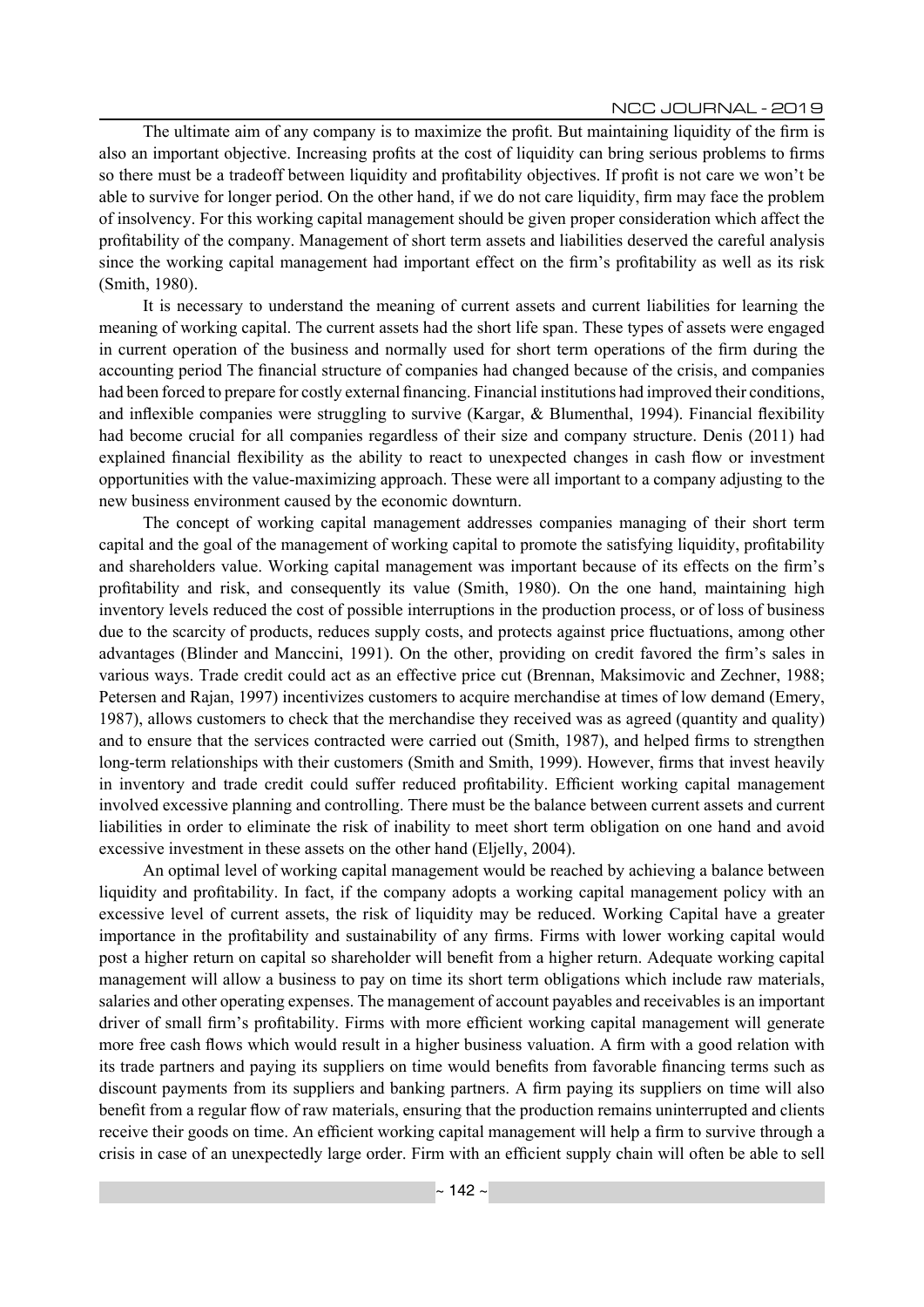#### Vol. 4, No. 1

their products at a discount versus similar firms with inefficient sourcing.

#### **Objectives**

The major objective is to examine the effect of working capital management on firm's profitability of Pukar international trading company in Nepal. The other objectives are;

- To determine the relationship between average payment period (APP) and profitability of the firm.
- To determine the relationship between average collection period (ACP) and profitability of the firm.
- To examine relationship between current ratio (CR) and profitability of the firm.

## *Hypothesis*

*Ho1: There is no significant relationship between Average Payment Period (App) and profitability of the firm.*

*Ho2: There is no significant relationship between Average Collection Period (ACP) and profitability of the firm.*

*Ho3: There is no significant relationship between Current ratio (CR) and profitability of the firm.*

## **Review of literature**

Many previous researches have indicated the relations between working capital management and profitability of a company in different environments. In literature, Preve and Sarria-Allende, (2010) explained that traditional definition of working capital was current assets minus current liabilities. Working capital management was the management of company's short term assets and short term liabilities explained by Deloof, (2003).It intended to guarantee the sufficient ability of the company to continue its activity and to face operational expenses. More explicitly, the working capital is the investment required from the time lag between the purchase cost of raw materials and the sale of finished products. Its management involves accounts receivable and payable, inventories and cash. The literature for the relevant theoretical and empirical research on working capital components (inventories, accounts payable and receivable) and their effects on corporate profitability is first exposed. Then, existing literature on the influence of the liquidity on corporate profitability was presented. In the sphere of inventory managing, the company aimed to hold a minimal acceptable level of inventory with regard to its costs discussed by Toomey, (2000), Guariglia and Mateut (2006).

Zariyawati, et., *al.* (2009) also examined the relationship between working capital management and corporate profitability. Cash Conversion Cycle was used as a measured for working capital management and the study was based on panel data for 1,628 company-years for the period 1996-2006 from six different economic sectors listed in Bursa Malaysia. The coefficient results of Pooled OLS regression analysis provided the strong negative significant relationship between Cash Conversion Cycle and corporate profitability. This revealed that reducing cash conversion period results in increased profitability. Thus, company managers should work on shortening cash conversion cycle till optimal level is achieved.

The way in which WC was managed would have the significant impact on the profitability of companies. The significant negative relation between gross operating income and the number of days of accounts receivable, inventories and accounts payables were found. The negative relation between account payables and profitability was consistent with the view that less profitable companies wait longer to pay their bills (Deloof 2003). The chief executives properly recognized the role of efficient use of WC in liquidity and profitability, but in practice they could not achieve it due to suboptimum utilization of WC (Prasad 2001). The Public Sector Enterprises could improve the WCM by reducing their dependence on outside funds (Jain, 1988).

With the aggressive WCM strategy the negative relationship was expected between overall WCM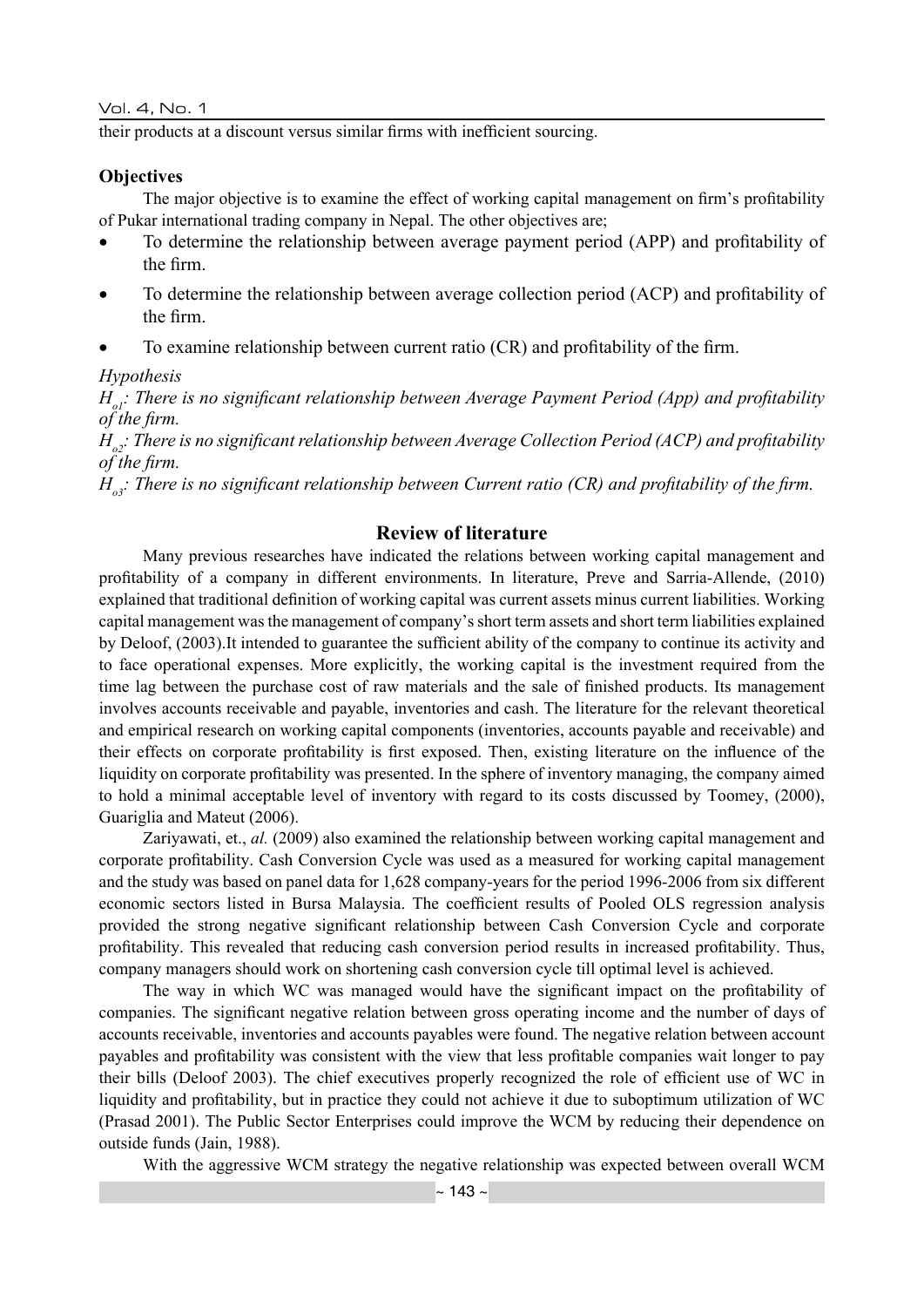(measured by CR), accounts receivable (AR) and profitability, while the positive relationship between accounts payable (AP) and profitability was expected. With the conservative strategy, the positive relationship should exist between CR, AR and profitability and the negative relationship between AP and profitability. Empirical evidence of the relationship between CR and its components (INV, AR and AP) and profitability was, however, mixed. For example, the relationship between WCM measured by the CCC and profitability was found to be negative and significant by Raheman et al. (2010), Hayajneh and Yassine (2011) and Karaduman et al. (2011). A positive and significant relationship was reported by Raheman and Nasr (2007), Mathuva (2010), Nobanee and Alhajjar (2009) and Stephen and Elvis (2011), which supported the conservative strategy of WCM. Afza and Nazir (2009) investigated the traditional relationship between working capital management policies and a firm's profitability found the significantly negative relationship between the profitability of firms and working capital investment and financing policies.

Smith and Begemann (1997) concluded that the profitability and liquidity comprised the salient goals of working capital management. The problem was aroused because the maximization of the firm's returns could seriously threaten its liquidity, and the pursuit of liquidity had a tendency to dilute returns. The statistical test results showed that a traditional working capital leverage ratio, current liabilities divided by funds flow, displayed the greatest associations with return on investment. Well known liquidity concepts such as the current and quick ratios registered insignificant associations whilst only one of the newer working capital concepts, the comprehensive liquidity index, indicated significant associations with return on investment.

## **Conceptual Framework**



Figure 1: Conceptual framework

ACP, APP and CR are the independent variables which affect the dependent variable ROA which shows the profitability of the firm. ACP is the average number of days between the dates that a credit is made to the date that money is received from customer. APP is a period in which business or firm typically takes in paying off its purchase that have been made by credit. CR is a liquidity ratio that measures a company's ability to pay short term and long term obligations. The current ratio is also known as the working capital ratio.

## **Research Methodology**

In view of the objective of the study listed above a descriptive and analytical research design have been adopted. A quantitative research design is used to examine the relationship between variables by using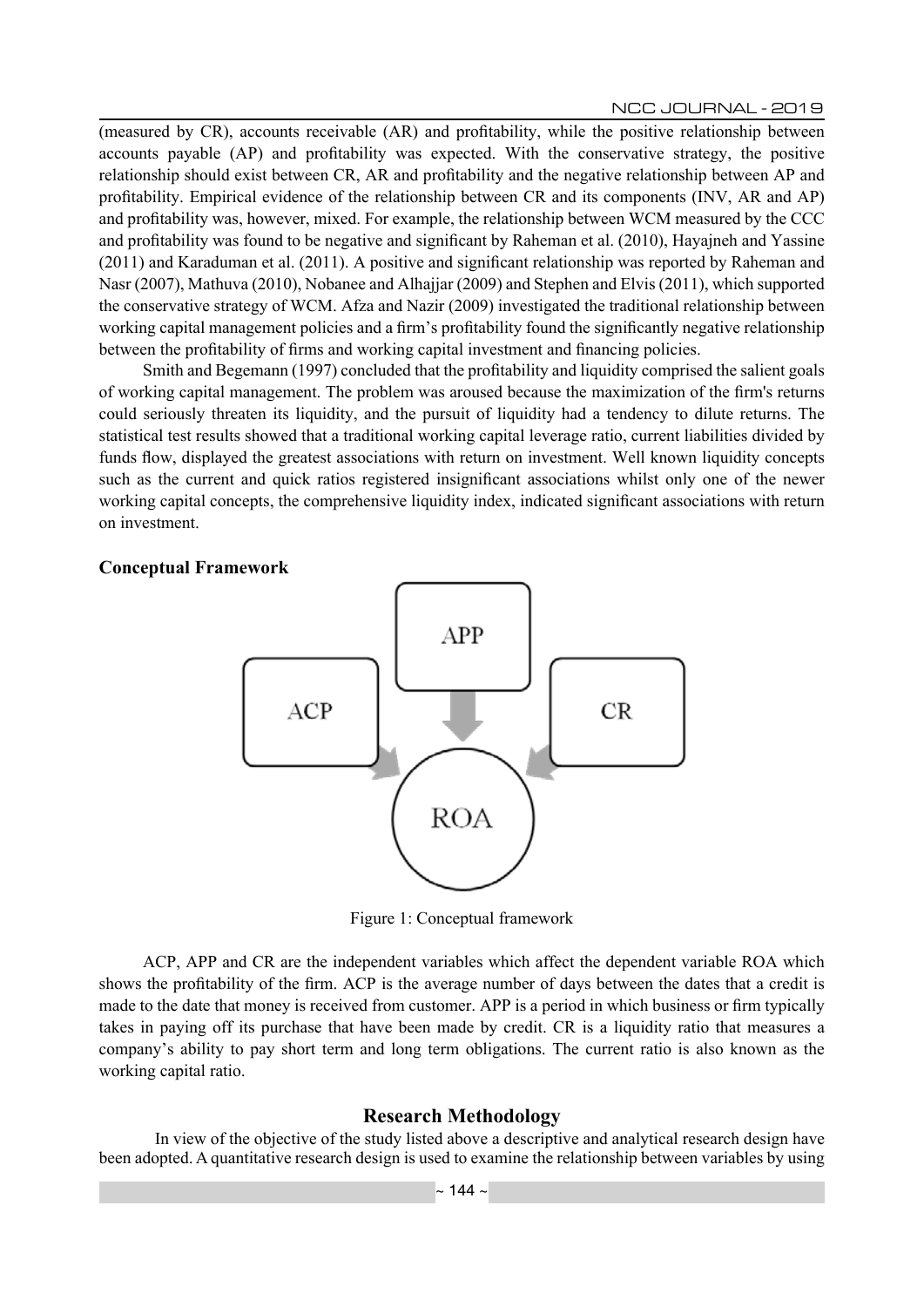numbers and statistics to explain and analyze its findings. Researcher has followed scientific approach to design the research methodology for investigation. For this study secondary data is used as a source of information for the period of four year from 2071 to 2074 B.S. The tools used for the study is SPSS program. The researcher picks up the techniques to suit their requirement and also basis to data available to them. The descriptive analysis and correlation analysis technique have been used for the analysis. This study was concerned with the relationship of working capital management on profitability. It aimed at identifying the relationship of working capital components such as Average collection period, average payment period and current ratio on profitability. These variables have been selected as independent variable to analyze relationship between WCM and profitability. For this, ROA is chosen as the dependent variable. Measurement of the variables can be calculated by the following formula

*ROA=Net Income/Average Total assets APP=Accounts payable/Cost of sales \* 365 ACP=Accounts Receivable/Net sales \* 365 CR=Current assets/Current Liabilities*

# **Data presentation and analysis**

The results are presented from descriptive and quantitative data analysis using SPSS. Descriptive analysis is presented first followed by correlation analysis. It shows the mean and standard deviation of different variables in this study. It also gives minimum and maximum values of the variables.

| racio i Descriptive Buttistres |   |         |         |         |                       |  |  |  |  |
|--------------------------------|---|---------|---------|---------|-----------------------|--|--|--|--|
|                                | N | Minimum | Maximum | Mean    | <b>Std. Deviation</b> |  |  |  |  |
| APP                            |   | 7.06    | 56.51   | 32.7675 | 20.98338              |  |  |  |  |
| <b>ACP</b>                     | 4 | 7.27    | 141.05  | 65.1700 | 55.60261              |  |  |  |  |
| <b>CR</b>                      | 4 | 4.74    | 20.59   | 11.7100 | 8.00658               |  |  |  |  |
| <b>ROA</b>                     |   | 2.44    | 4.10    | 0.32700 | 0.08622               |  |  |  |  |
|                                |   |         |         |         |                       |  |  |  |  |

Table 1 Descriptive Statistics

Table 1 shows the summary of the variables used in the study for the annual financial data of four year. The mean value of return on assets is 32.7% with standard deviation of 8.62%.The average payment period is 32.7675 days with a standard deviation of 20.9833 days. Average collection period shown by the study is 65.17 days with standard deviation of 55.60 days. The firm in the study has a current ratio of 11.71.

# **Correlation analysis**

Table 2 shows the correlation among the observed variables in the study. A correlation coefficient is a statistical measure of the degree to which changes to the value of one variable predict change to the value of another variable. A positive correlation indicates the extent to which those variables increase or decrease in parallel and a negative correlation indicates the extent to which one variable increases as the other decreases.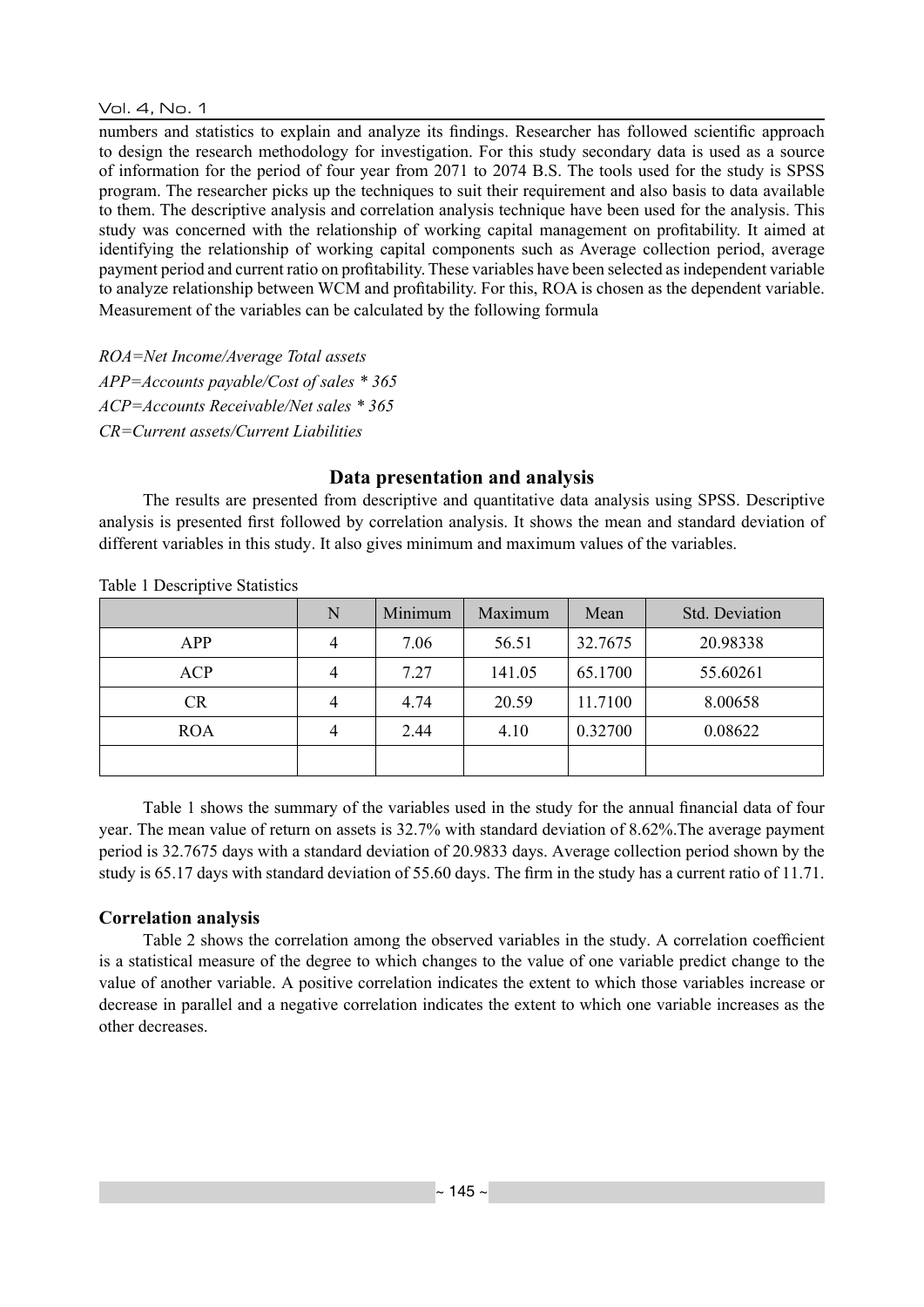|            |                            | <b>APP</b>   | <b>ACP</b>     | CR             | <b>ROA</b> |
|------------|----------------------------|--------------|----------------|----------------|------------|
| APP        | <b>Pearson Correlation</b> | $\mathbf{1}$ |                |                |            |
|            | Sig. (2-tailed)            |              |                |                |            |
|            | N                          | 4            |                |                |            |
| <b>ACP</b> | <b>Pearson Correlation</b> | 0.539        | $\mathbf{1}$   |                |            |
|            | Sig. (2-tailed)            | 0.000        |                |                |            |
|            | N                          | 4            | $\overline{4}$ |                |            |
| <b>CR</b>  | <b>Pearson Correlation</b> | 0.938        | 0.732          | 1              |            |
|            | Sig. (2-tailed)            | 0.042        | 0.000          |                |            |
|            | N                          | 4            | $\overline{4}$ | $\overline{4}$ |            |
| <b>ROA</b> | <b>Pearson Correlation</b> | 0.131        | 0.669          | 0.162          |            |
|            | Sig. (2-tailed)            | 0.000        | 0.000          | 0.000          |            |
|            | N                          | 4            | $\overline{4}$ | 4              | 4          |

Table 2 Correlations

*\*Correlation is significant at the 0.05 level (2-tailed)*

The results of the Pearson correlation coefficients are presented in Table 2 for all variables included, to assess the association between the ROA and its components CR, ACP and APP. Based on the Correlation coefficient it is evident that ACP has a more significant relationship to Profitability measured by ROA. Table 2 shows that correlation between ROA is low correlation with APP and moderate correlation with ACP. The components of working capital management like ACP, APP, CR are taken in the study and observed the relationship between them.

*H1 : There is significant relationship between Average Payment Period (App) and profitability of the firm (r= 0.000 < 0.05).* 

H<sub>2</sub>: There is significant relationship between Average Collection Period (ACP) and profit*ability of the firm (r= 0.000 < 0.05).* 

*H3 : There is significant relationship between Current ratio (CR) and profitability of the firm*   $(r= 0.000<0.05)$ .

# **Conclusion**

The objective of the study was to investigate the relative importance of WCM, measured by return on assets (ROA) and its components (CR, ACP, APP) to the profitability Pukar international trading .In descriptive analysis, the mean of APP is 32.76 days, mean of ACP is 65.10 days. Similarly mean of CR is 11.71 and ROA is 32.70%.From correlation analysis, relation between ROA and APP is low correlation with 0.131, moderate correlation between ROA and ACP with 0.669 and finally low correlation between ROA and CR with the value 0.162.Hence from the above correlation analysis table we found that there is significant relationship between APP and profitability of the firm. significant relationship between ACP and profitability of the firm was observed. Finally there is significant relationship between CR and profitability of the firm was observed.